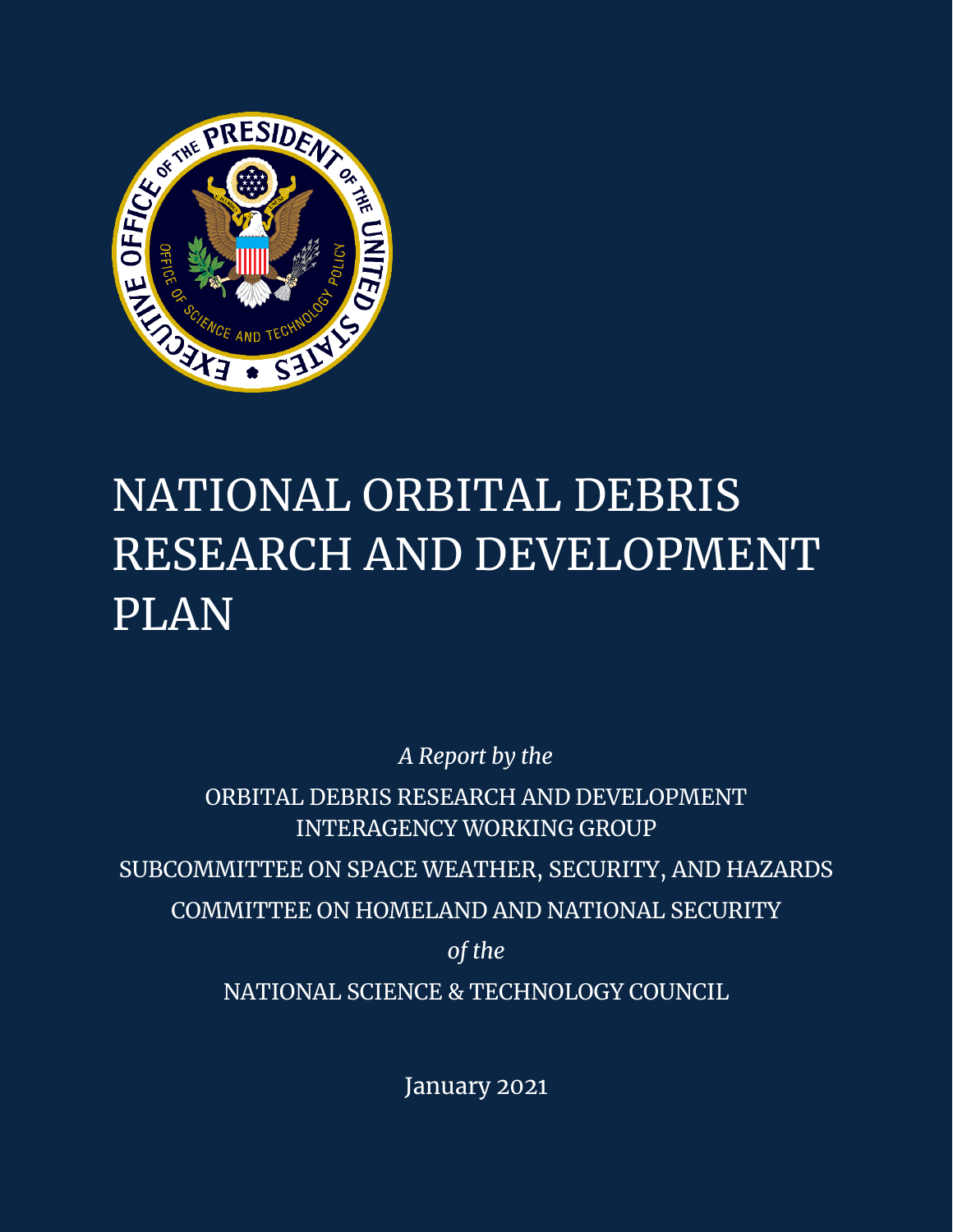# **About the National Science and Technology Council**

The National Science and Technology Council (NSTC) is the principal means by which the Executive Branch coordinates science and technology policy across the diverse entities that make up the Federal research and development enterprise. A primary objective of the NSTC is to ensure science and technology policy decisions and programs are consistent with the President's stated goals. The NSTC prepares research and development strategies that are coordinated across Federal agencies aimed at accomplishing multiple national goals. The work of the NSTC is organized under committees that oversee subcommittees and working groups focused on different aspects of science and technology. More information is available at [http://www.whitehouse.gov/ostp/nstc.](http://www.whitehouse.gov/ostp/nstc)

# **About the Office of Science and Technology Policy**

The Office of Science and Technology Policy (OSTP) was established by the National Science and Technology Policy, Organization, and Priorities Act of 1976 to provide the President and others within the Executive Office of the President with advice on the scientific, engineering, and technological aspects of the economy, national security, homeland security, health, foreign relations, the environment, and the technological recovery and use of resources, among other topics. OSTP leads interagency science and technology policy coordination efforts, assists the Office of Management and Budget with an annual review and analysis of Federal research and development in budgets, and serves as a source of scientific and technological analysis and judgment for the President with respect to major policies, plans, and programs of the Federal Government. More information is available at [http://www.whitehouse.gov/ostp.](http://www.whitehouse.gov/ostp)

# **About the Orbital Debris Research and Development Interagency Working Group**

The Orbital Debris Research and Development (ODRAD) Interagency Working Group (IWG) is organized under the Subcommittee for Space Weather, Security, and Hazards, which is part of the NSTC Committee on Homeland and National Security. ODRAD seeks to coordinate the activities of Executive departments and agencies to promote the sustainability of the space environment, as well as space domain safety and security, through coordinated research and development (R&D) activities to overcome scientific and technical challenges associated with orbital debris risk management.

# **About this Document**

This document was developed by the ODRAD IWG to address science and technology issues related to orbital debris as discussed by Space Policy Directive 3 and other policy and guidance documents. It presents a national plan of research and development in support of managing the risk posed by orbital debris. This document was reviewed by the Subcommittee on Space Weather, Security, and Hazards and the Committee on Homeland and National Security and was finalized and published by OSTP. This document will be reviewed and updated as appropriate.

# **Copyright Information**

This document is a work of the United States Government and is in the public domain (see 17 U.S.C. §105). Subject to the stipulations below, it may be distributed and copied with acknowledgment to OSTP. Copyrights to graphics included in this document are reserved by the original copyright holders or their assignees and are used here under the Government's license and by permission. Requests to use any images must be made to the provider identified in the image credits or to OSTP if no provider is identified. Published in the United States of America, 2021.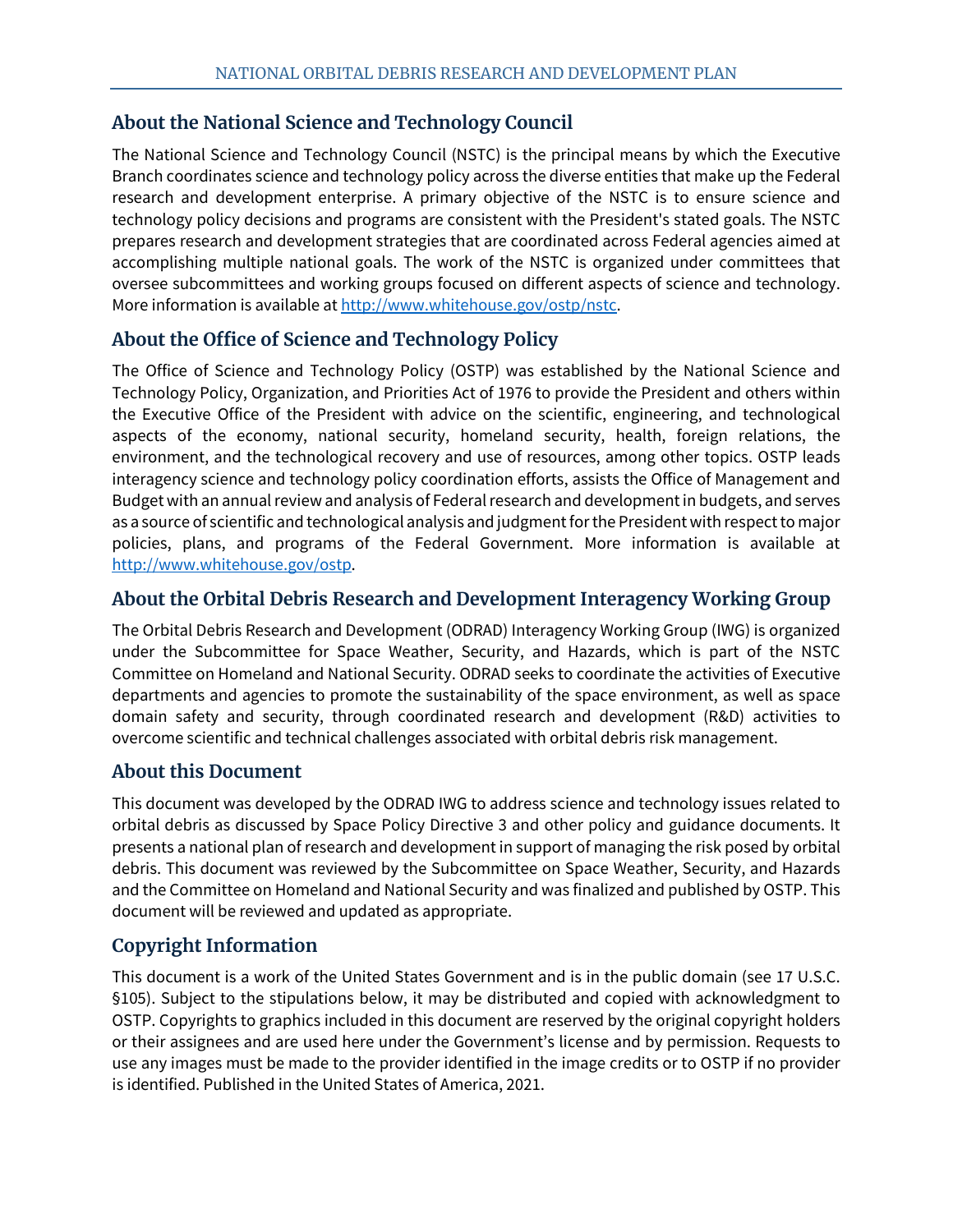# **NATIONAL SCIENCE AND TECHNOLOGY COUNCIL**

*Chair*

**Kelvin Droegemeier**, Director, OSTP

*Staff*

**Tracie Lattimore**, Executive Director **Grace Diana**, Deputy Executive Director

## **COMMITTEE ON HOMELAND AND NATIONAL SECURITY**

#### *Co-Chairs*

**William Bryan**, Under Secretary (Acting) for Science & Technology, DHS

**Jih-Fen Lei**, Acting Principal Deputy, Director of Defense Research & Engineering for Research & Technology, DoD

**Aaron Miles**, Principal Assistant Director for National Security and International Affairs, OSTP

# **SUBCOMMITTEE ON SPACE WEATHER, SECURITY, AND HAZARDS**

#### *Co-Chairs*

**Thomas Zurbuchen**, Associate Administrator, Science Mission Directorate, NASA

**Ralph Gaume**, Director, Division of Astronomical Sciences, NSF

**Aaron Miles**, Principal Assistant Director for National Security and International Affairs, OSTP

# **ORBITAL DEBRIS RESEARCH & DEVELOPMENT INTERAGENCY WORKING GROUP**

#### *Chair*

**Samuel Jones**, Senior Policy Advisor, OSTP

#### *Members*

Department of Commerce Department of Defense

Department of the Interior

Department of State

Department of Transportation

Federal Communications Commission National Aeronautics and Space Administration

National Space Council

Office of Management and Budget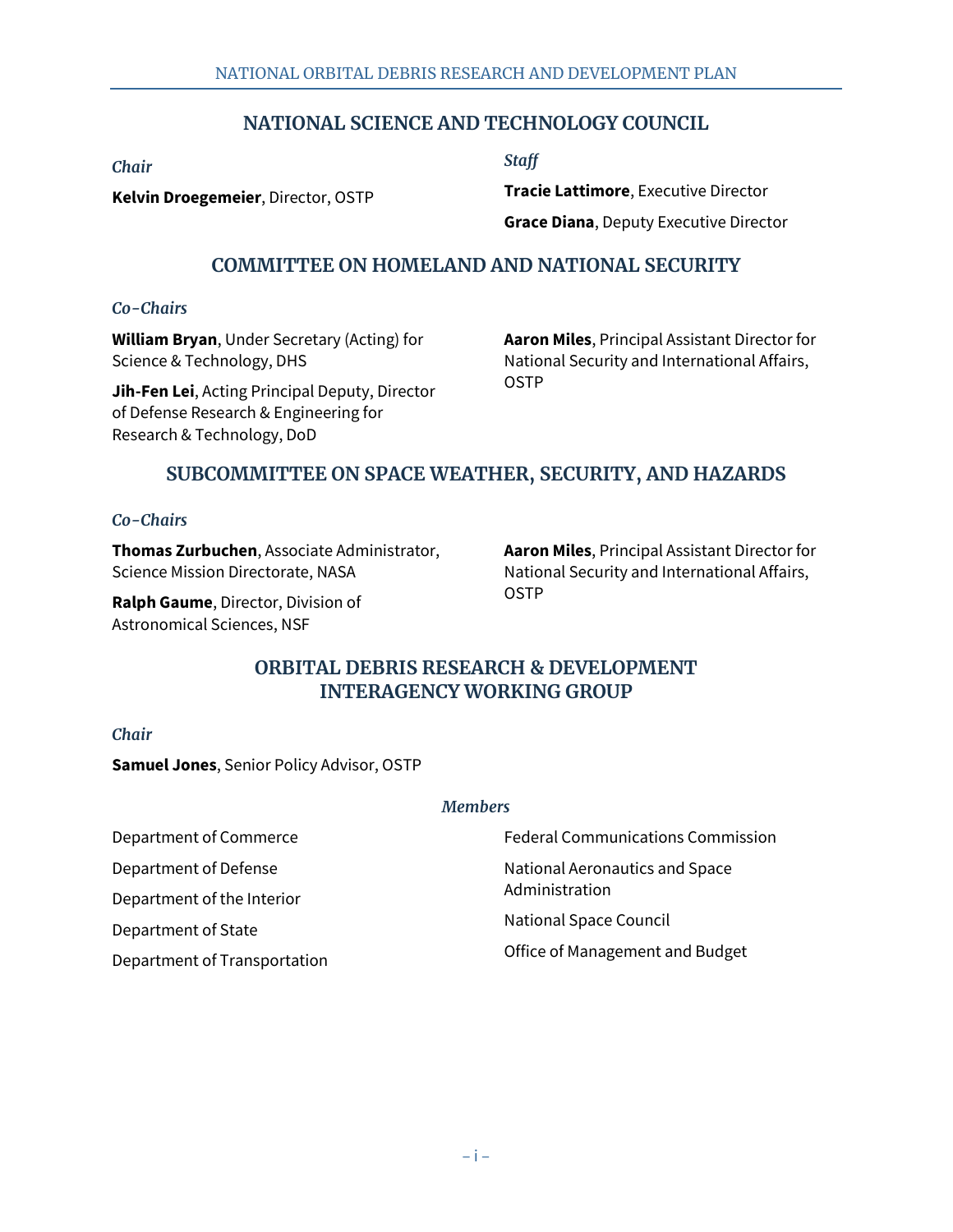# **Table of Contents**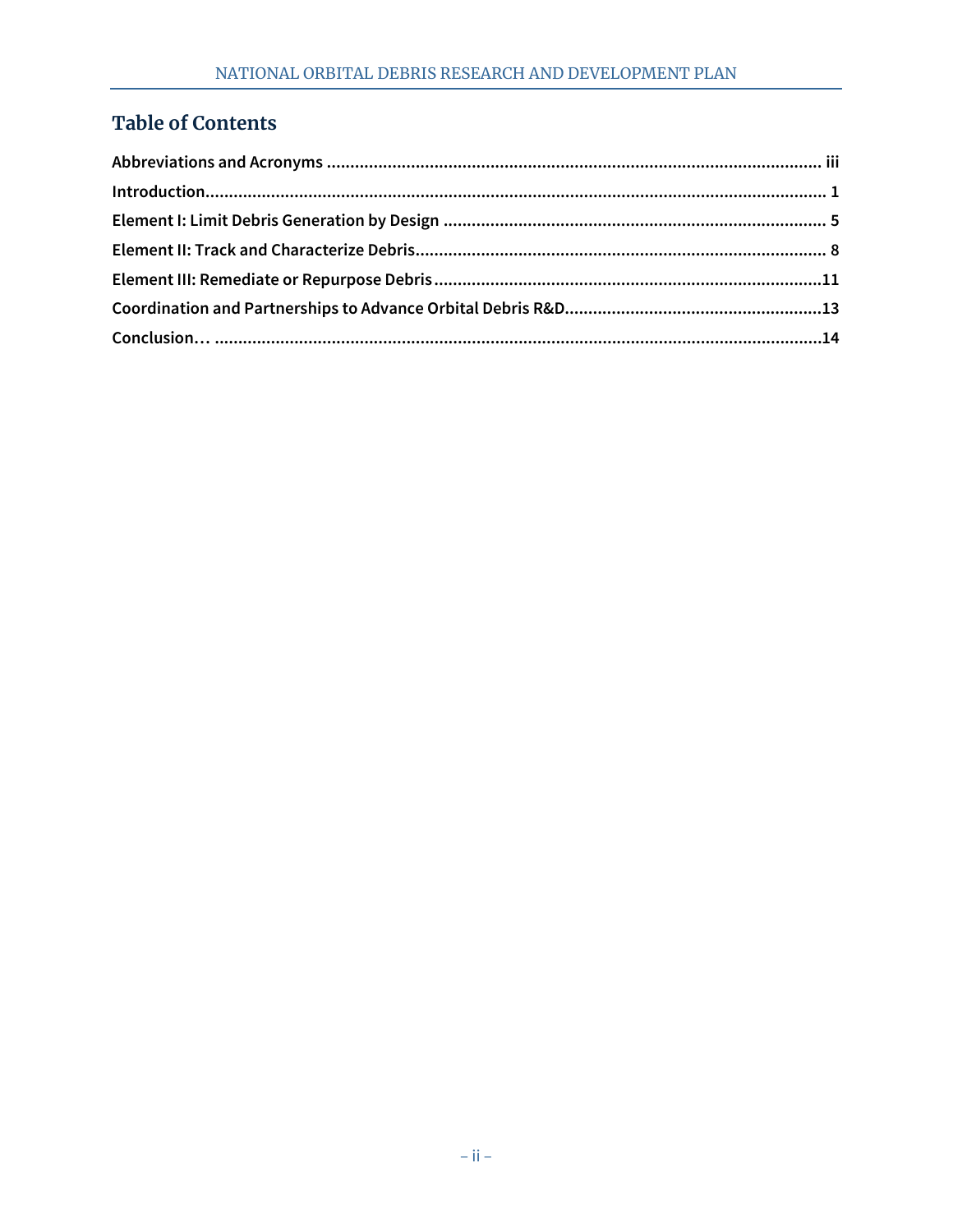# <span id="page-4-0"></span>**Abbreviations and Acronyms**

| ADR        | active debris removal                                                                                                                                                                                  |
|------------|--------------------------------------------------------------------------------------------------------------------------------------------------------------------------------------------------------|
| DHS        | Department of Homeland Security                                                                                                                                                                        |
| <b>DOC</b> | Department of Commerce                                                                                                                                                                                 |
| DoD        | Department of Defense                                                                                                                                                                                  |
| DOE        | Department of Energy                                                                                                                                                                                   |
| DOI        | Department of the Interior                                                                                                                                                                             |
| DOS        | Department of State                                                                                                                                                                                    |
| DOT        | Department of Transportation                                                                                                                                                                           |
| FAA        | <b>Federal Aviation Administration</b>                                                                                                                                                                 |
| <b>FCC</b> | <b>Federal Communications Commission</b>                                                                                                                                                               |
| GSO        | geosynchronous orbit                                                                                                                                                                                   |
| LEO        | low-Earth orbit                                                                                                                                                                                        |
| LNT        | lethal nontrackable debris                                                                                                                                                                             |
| NASA       | National Aeronautics and Space Administration                                                                                                                                                          |
| NOAA       | National Oceanic and Atmospheric Administration                                                                                                                                                        |
| NSF        | <b>National Science Foundation</b>                                                                                                                                                                     |
|            | <b>ODMSP</b> Orbital Debris Mitigation Standard Practices                                                                                                                                              |
|            | $\bigcap_{i=1}^n \mathbb{R}^n$ . $\bigcap_{i=1}^n \mathbb{R}^n$ . $\bigcap_{i=1}^n \mathbb{R}^n$ . $\bigcap_{i=1}^n \mathbb{R}^n$ . $\bigcap_{i=1}^n \mathbb{R}^n$ . If $\bigcap_{i=1}^n \mathbb{R}^n$ |

- **OSTP** Office of Science and Technology Policy
- **R&D** research and development
- **SPD-3** Space Policy Directive 3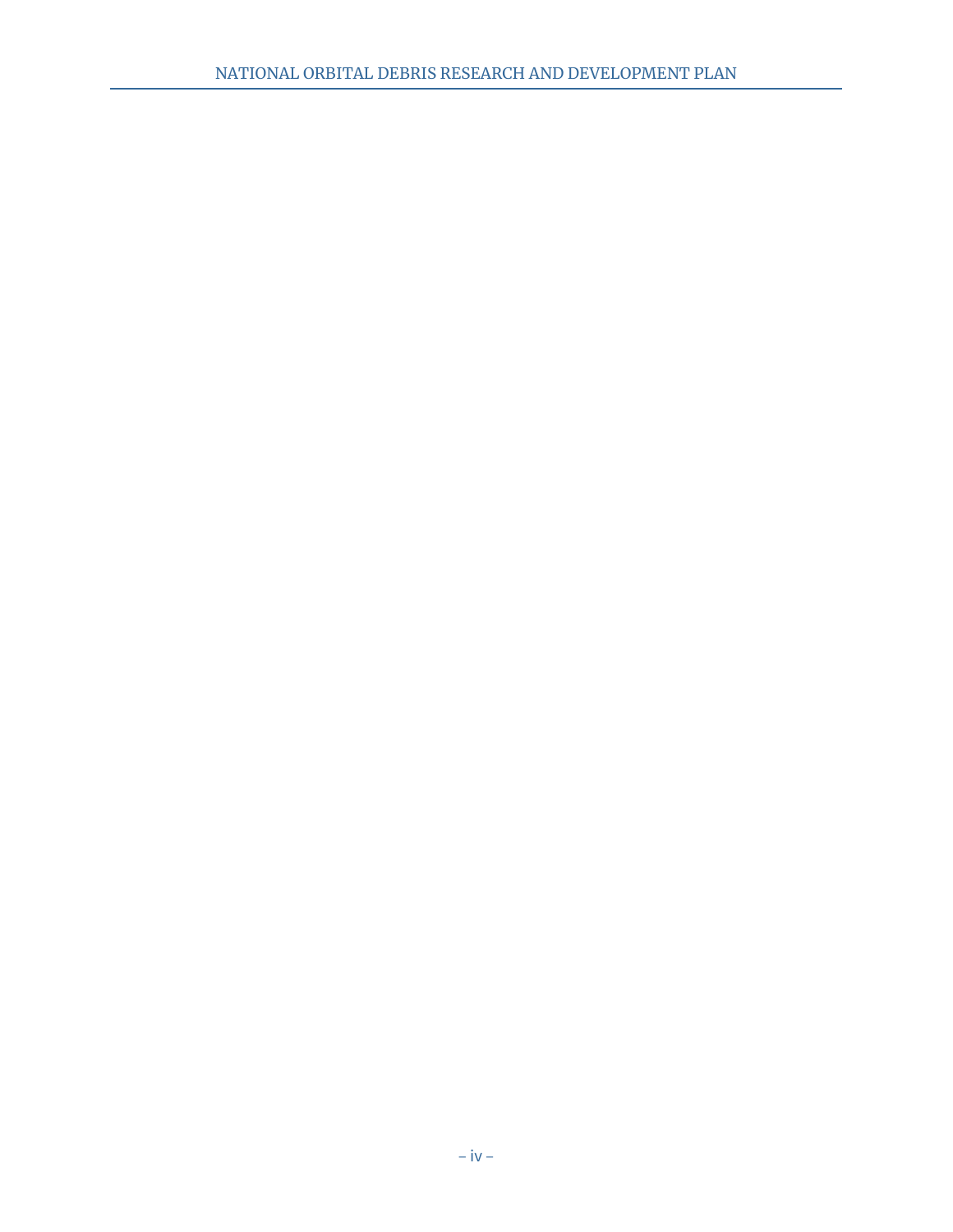# <span id="page-6-0"></span>**Introduction**

Orbital debris—defined as any human-made space object orbiting Earth that no longer serves any useful purpose<sup>[1](#page-6-1)</sup>—poses a significant and growing hazard for safe spaceflight operations. Debris ranges from the thousands of spent upper stages to millions of almost miniscule particles (paint specks, bits of satellite shielding, etc.) that span all orbits. Debris creation can result from normal launch and reentry operations, erosion of spacecraft surfaces, in-space collisions of objects (including debris), on-orbit explosions, and defunct spacecraft remaining in orbit after completion of their missions.

Orbital debris has been accumulating since the first space missions, and the debris population is expected to continue to grow as nations and the private sector continue to expand their use of space. Figure 1 shows the growth of trackable debris objects since the beginning of the space age. There are currently approximately 23,000 debris objects 10 centimeters in size (about the size of a softball) or larger that are cataloged and tracked for purposes of collision avoidance. However, there are estimated to be roughly 500,000 objects 1 centimeter in size or larger, and upwards of 100 million debris objects at least 1 millimeter in size.<sup>[2](#page-6-2)</sup> Objects less than 5 centimeters in size are difficult to track individually even if they are in low Earth orbit (LEO); therefore, these population size estimates rely heavily on statistical sampling and modeling techniques.

<span id="page-6-3"></span>

**Figure 1. Growth of orbital debris objects over time by object type**

While orbital debris is present throughout the space environment surrounding the planet, it is concentrated around the most widely used orbits. The highest concentration of cataloged objects is located in LEO—defined as the region below approximately 2,000 kilometers in altitude. The LEO region

<span id="page-6-1"></span><sup>&</sup>lt;sup>1</sup> Space Policy Directive – 3 (SPD-3), National Space Traffic Management Policy, 83 FR 28969 (June 18, 2018).

<span id="page-6-2"></span><sup>2</sup> Liou, J.-C. 2020. "Risks from Orbital Debris and Space Situational Awareness." IAA Conference on Space Situational Awareness, January 14, 2020. Washington, D.C. [https://ntrs.nasa.gov/archive/nasa/casi.ntrs.nasa.gov](https://ntrs.nasa.gov/archive/nasa/casi.ntrs.nasa.gov%0b/20200000450.pdf) [/20200000450.pdf](https://ntrs.nasa.gov/archive/nasa/casi.ntrs.nasa.gov%0b/20200000450.pdf)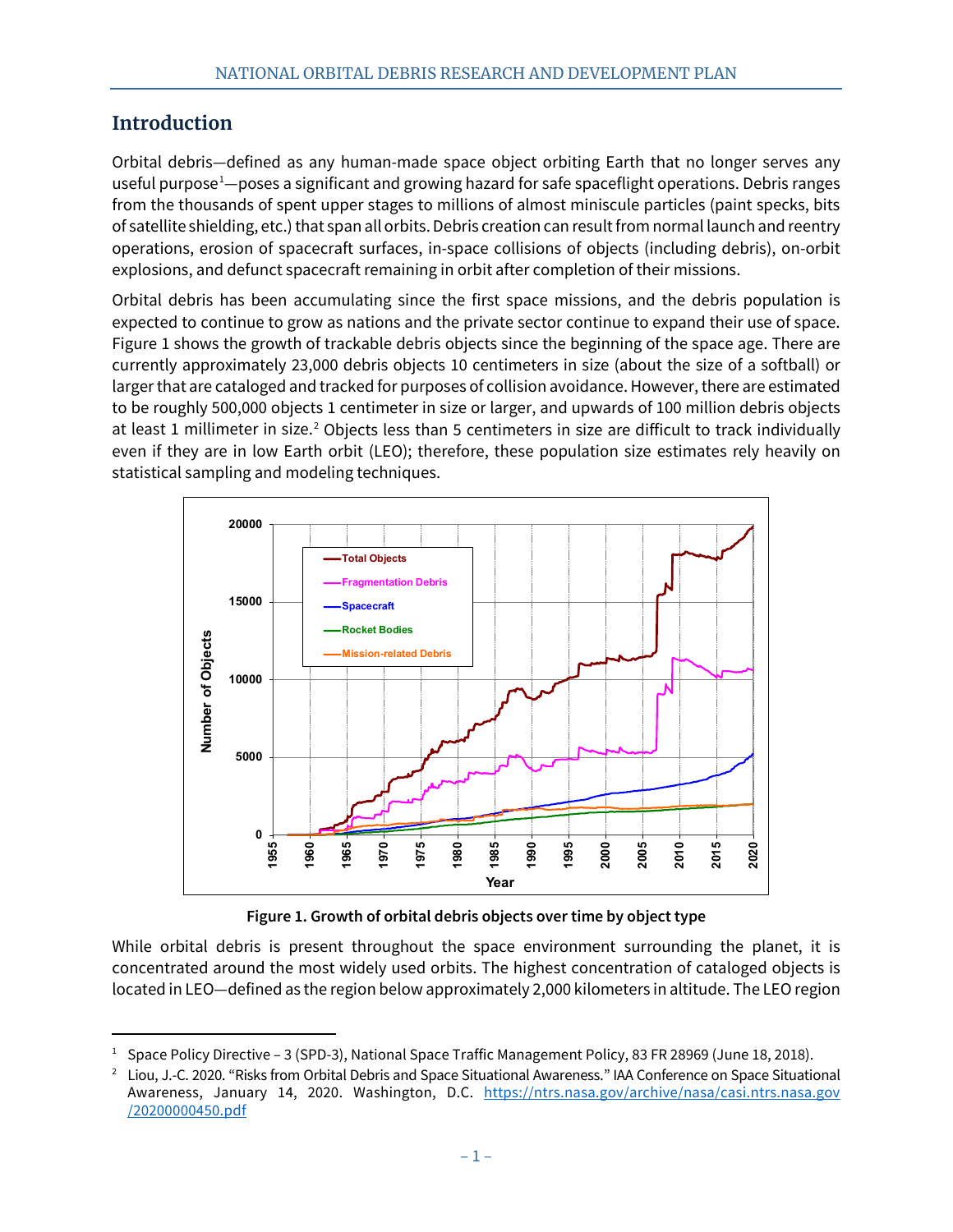also contains the highest estimated mass of debris, at about [3](#page-7-0),000 metric tons.<sup>3</sup> Collectively, there are over 8,000 metric tons of orbital debris from LEO to geosynchronous orbit (GSO), which is around 35,800 kilometers in altitude[.2](#page-6-3)

With average impact speeds of 10 kilometers per second in LEO, orbital debris is hazardous to space assets and astronauts. A collision between an active satellite and a larger debris object (10 centimeters or greater) will most likely result in catastrophic destruction of the satellite. Collisions with much smaller objects (millimeter-sized debris) can impair meeting mission objectives, reduce mission lifetime or, depending on where the satellite is struck, cause the mission to fail. For example, collisions with smaller objects and solar panels can shorten lifetimes by reducing the ability to charge on-board batteries, while collisions with fuel tanks or communication electronics can instantly disable missioncritical functions. This type of relatively small debris is often termed "lethal non-trackable debris" (LNT) due to the potentially severe consequences of collision and the inability to track them. LNT represents the largest quantity<sup>4</sup> of orbital debris of concern and poses significant risk. Beyond the immediate damage that some collisions can cause, all collisions—whether between active or inactive objects produce additional debris that increases the overall debris hazard and can potentially result in a cascading process known as the Kessler Syndrome.[5](#page-7-2) Deliberate actions, including scientific experiments and tests of anti-satellite weapons (ASATs),<sup>[6](#page-7-3)</sup> have also significantly increased orbital debris.

The risk orbital debris presents must be properly managed to ensure the safety and success of both ongoing and future space missions. The importance of debris risk management is underscored by collisions that have occurred in past years. These range from "small" impacts resulting in, e.g., damaged solar arrays, electronic assemblies, and space shuttle windshields, to catastrophic impacts of full-sized satellites. As the use of space increases, the risk of "mission-fatal" debris impact will also increase.

In the United States, multiple agencies are involved in orbital debris risk management. The Department of Defense (DoD) collects debris data, tracks debris, and notifies operators of possible collisions. The National Aeronautics and Space Administration (NASA) uses radars, telescopes, and *in situ* measurements to statistically sample debris too small to be tracked but still large enough to threaten human spaceflight and robotic missions. NASA also led the development of the U.S. Government Orbital Debris Mitigation Standard Practices (ODMSP), which are directly applicable to U.S. Government operators and also apply to non-U.S. Government operators to the extent that they are incorporated into applicable regulations.<sup>[7](#page-7-4)</sup> The Federal Aviation Administration (FAA), the National Oceanic and Atmospheric Administration (NOAA), $^8$  $^8$  and the Federal Communications Commission (FCC) all have

<span id="page-7-0"></span><sup>3</sup> Liou, J.–C. 2017. "USA Space Debris Environment, Operations, and Research Updates." United Nations Committee on the Peaceful Uses of Outer Space, 54th Session of the Scientific and Technical Subcommittee, January 30, 2017, Vienna.

<span id="page-7-1"></span><sup>4</sup> "3 Debris Population Distribution." National Research Council. 1995. *Orbital Debris: A Technical Assessment.* Washington, DC: The National Academies Press. Doi: 10.17226/4725.

<span id="page-7-2"></span><sup>5</sup> Kessler, D.J., Cour-Palais, B.G. 1978. "Collision frequency of artificial satellites: The creation of a debris belt." JGR 83 (A6), 2637–2646.

<span id="page-7-3"></span><sup>6</sup> Kelso, T. S. 2007. "Analysis of the 2007 Chinese ASAT Test and the Impact of its Debris on the Space Environment." AMOS Conference. September 19, 2007, Maui, HI.

<span id="page-7-4"></span> $7$  U.S. Government Orbital Debris Mitigation Standard Practices, available at [https://orbitaldebris.jsc.nasa.gov/library/usg\\_orbital\\_debris\\_mitigation\\_standard\\_practices\\_november\\_2019.pdf.](https://orbitaldebris.jsc.nasa.gov/library/usg_orbital_debris_mitigation_standard_practices_november_2019.pdf)

<span id="page-7-5"></span><sup>&</sup>lt;sup>8</sup> NOAA defers to the FCC orbital debris requirements as almost all commercial remote sensing systems have an FCC license and are therefore subject to the FCC rules.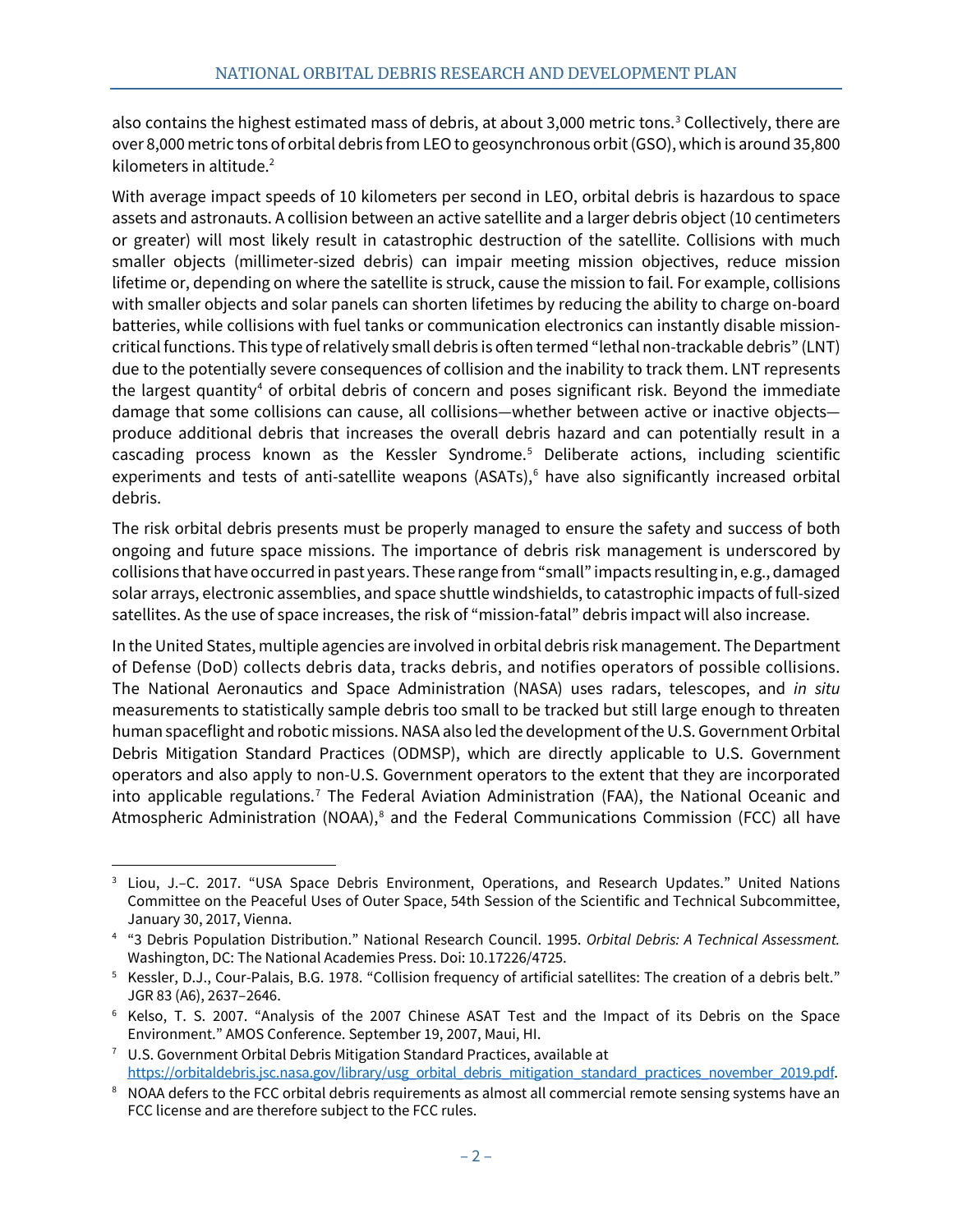policies or regulations that are intended to limit the creation or accumulation of debris. Finally, Space Policy Directive 3 (SPD-3) established national policy around orbital debris.<sup>[9](#page-8-0)</sup> SPD-3 directs updates to existing orbital debris mitigation guidelines and practices to enable more efficient and effective compliance and to establish standards that can be adopted internationally. SPD-3 also requires efforts to improve understanding of the debris environment by advancing state-of-the-art science and technology that supports space situational awareness.

While some challenges related to orbital debris may require legal, regulatory, or policy solutions, many of the challenges will require research and development activities. Multiple U.S. departments and agencies fund and conduct orbital debris R&D, and greater coordination across these agencies' activities can help advance a common national vision for orbital debris risk management.

This report presents a national plan of R&D activities to support three essential elements of orbital debris risk management, and within these three core elements, it prioritizes fourteen topical areas for further R&D:

**1. Limit debris generation by design.** Deliberate spacecraft design choices can limit the generation of new debris.

*R&D priorities for element 1:*

- Reduce debris during launch
- Improve resilience of spacecraft surfaces
- Improve shielding and impact resistance
- Develop designs that will reduce or limit fragmentation processes
- Improve maneuverability capabilities
- Incorporate end-of-mission approaches to minimize debris into spacecraft and mission design

**2. Track and characterize debris.** Debris tracking and characterization are critical to enabling effective mitigation measures and safe spaceflight operations.

### *R&D priorities for element 2:*

- Characterize orbital debris and the space environment
- Develop technologies to improve orbital debris tracking and characterization
- Reduce uncertainties of debris data in orbit propagation and prediction
- Improve data processing, sharing, and filtering of debris catalogs
- Transition research on debris tracking and characterization into operational capabilities

**3. Remediate or repurpose debris.** Remediation activities, also called active debris removal, could in the long-term substantially reduce the risk of debris impact in key orbital regimes. Repurposing may also contribute to reducing risk and removing debris.

*R&D priorities for element 3:*

- Develop remediation and repurposing technologies and techniques for large-debris objects
- Develop remediation technologies and techniques for small-debris objects
- Develop models for risk and cost-benefit analyses

<span id="page-8-0"></span><sup>9</sup> [https://www.whitehouse.gov/presidential-actions/space-policy-directive-3-national-space-traffic](https://www.whitehouse.gov/presidential-actions/space-policy-directive-3-national-space-traffic-management-policy/)[management-policy/](https://www.whitehouse.gov/presidential-actions/space-policy-directive-3-national-space-traffic-management-policy/)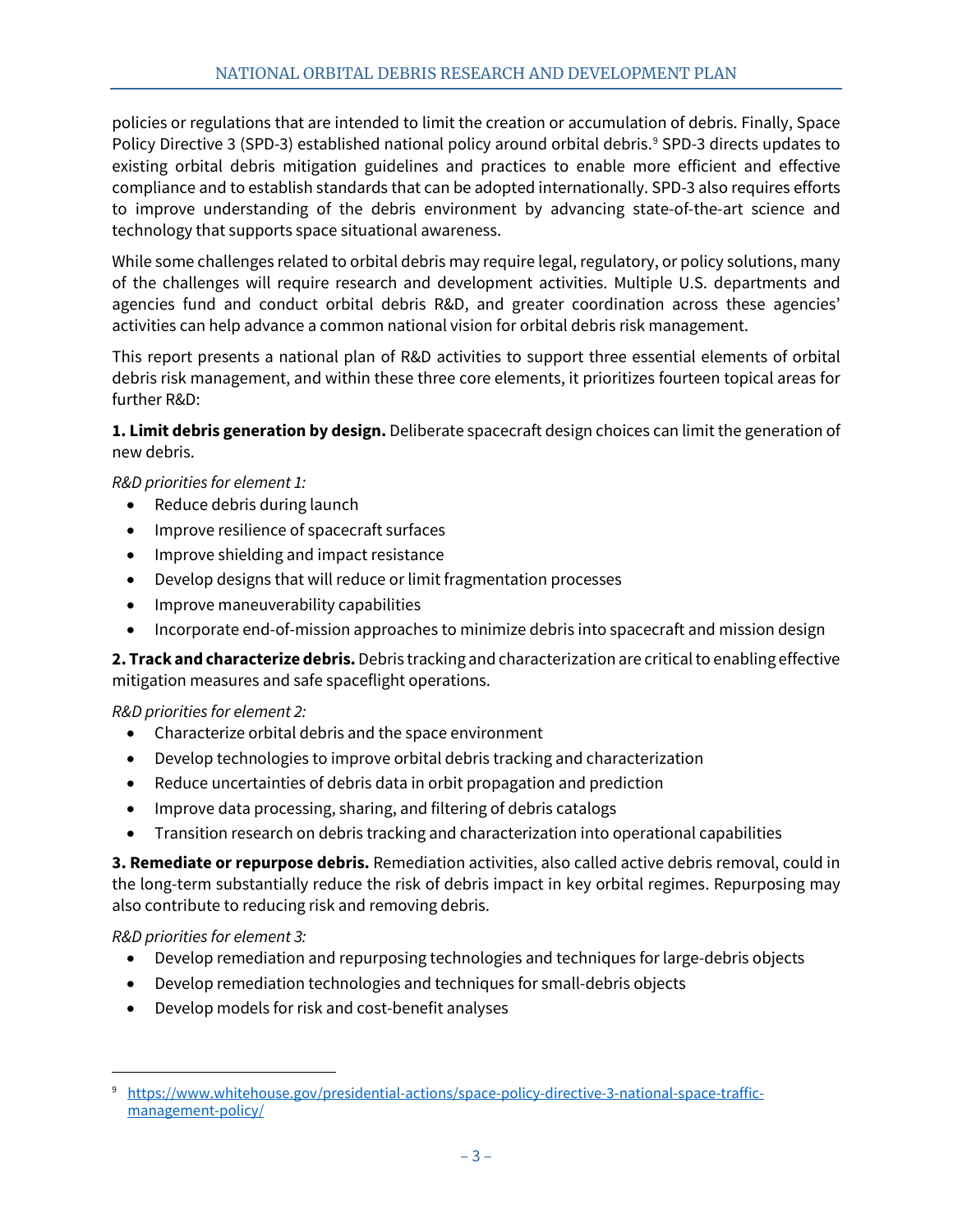In the sections below, each topical research area includes a description of R&D that will help advance the three approaches to orbital debris risk management, and each R&D subcategory includes a recommendation—provided in brackets at the end of each topical area description—regarding which agencies should consider supporting (i.e., conducting and/or funding) R&D in the given area. Departments and agencies should prioritize among these topical research areas through regular budgeting and planning processes, informed by continuing interagency discussion and coordination. Continued coordination between private industry, academia, and international partners will provide additional resources and will help close critical gaps in the data, knowledge, and capabilities needed to meet the challenges of orbital debris risk management.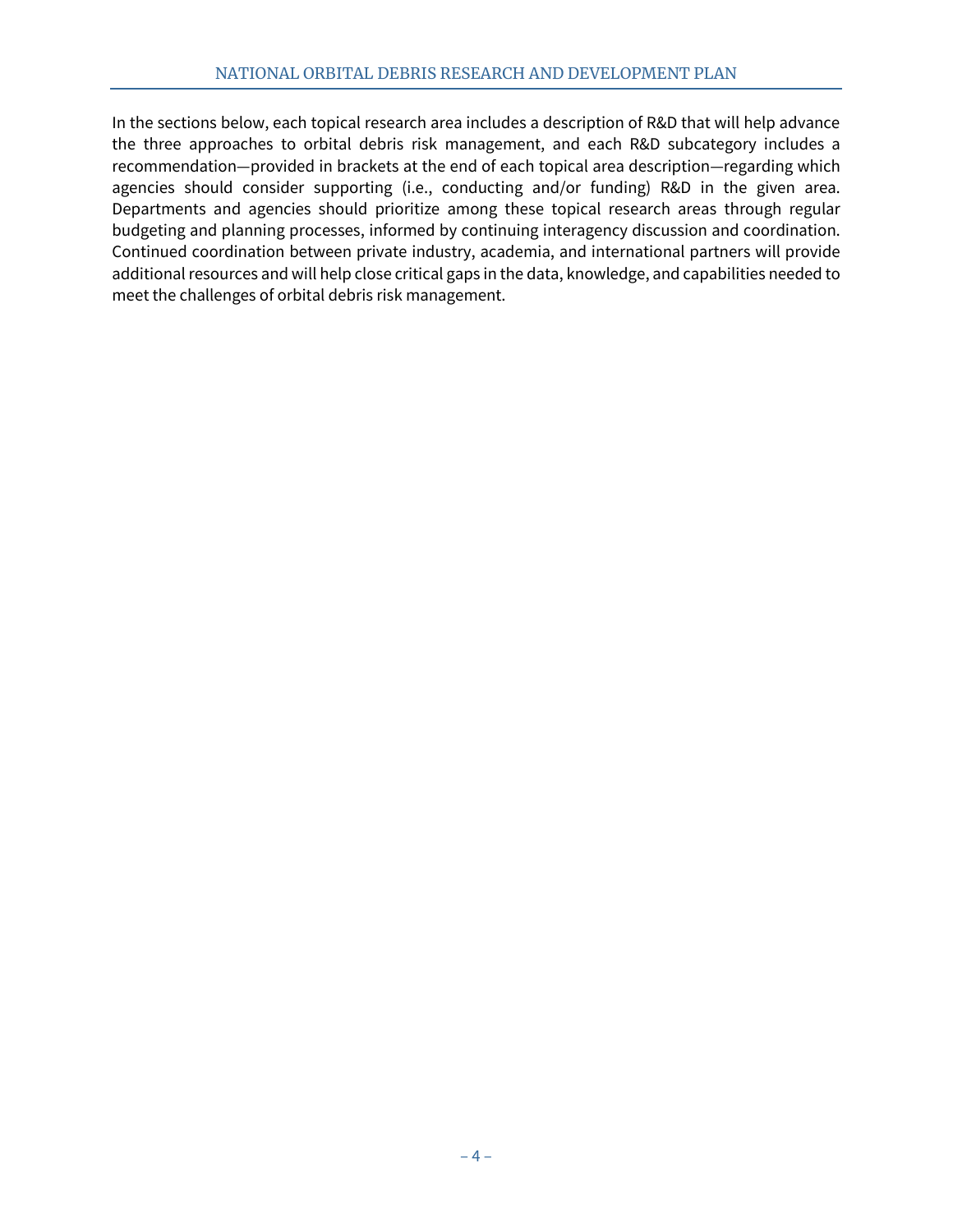# <span id="page-10-0"></span>**Element I: Limit Debris Generation by Design**

Limiting the creation of new debris may be the most cost-effective approach to managing orbital debris risk. Reducing new debris limits the chance of collision (and with it the chance of additional collisiongenerated debris) and lowers the extent of on-orbit mitigation required to maintain mission risk below an acceptable limit for safe operation. It also reduces the potential future need for and cost of debris remediation. Deliberate design choices can limit debris generation. This includes choices related to the reliability of critical spacecraft subsystems such as power and propulsion, preventing explosions and selection of spacecraft materials, shielding, enhanced capabilities such as maneuverability and end-ofmission safe modes, mission parameters, and mission design.

Several broad spacecraft and mission design challenges impact the goal of limiting debris generation:

- Satellites can break up and generate debris during operation. Some of these are older satellites launched when debris considerations received less emphasis, but events involving newer satellites continue despite design improvements. Fragmentation debris objects dominate the tracked debris population.
- Satellite owners/operators lack common orbital debris-related standards or best practices for satellite and mission design—including protection against mission-ending impacts by small orbital debris—and standards that would support active-mission collision avoidance and decision-making.
- Many satellite owners/operators do not design for or meet guidelines for deorbiting at end of life, which may be due in part to the high cost of available approaches.
- Many satellite owners/operators do not develop or employ capabilities for post-mission collision avoidance.
- Components of launch vehicle upper stages and payload deployment devices continue to contribute to orbital debris growth. Many launch vehicle operators do not develop approaches for orbital debris prevention.

Aspects of these challenges can be addressed through R&D investments to improve the design and operation of spacecraft and launch vehicles. Agencies should focus on six R&D topical areas related to limiting debris generation by design:

**1.1 Reduce debris during launch.** Recent launches of small satellites such as cubesats and constellation payloads often include detached deployment devices of various sizes that do not have propulsion. These devices fasten payloads, maintain separation between payloads, or expel payloads and are released at the same altitude as the constellations; they are therefore potential sources of debris. In addition, some vehicles release liquids, which coalesce into spherical drops of orbital debris during safing operations at the end of launch operations. Even propellant particles can become a source of debris. Agencies should investigate development of improved payload separation and deployment mechanisms that could mitigate excess debris generation during launch. For existing mitigation technologies, such as pyrotechnic devices or pressurized gas separation techniques that reduce debris generated during system separations or deployments, relevant agencies should support R&D to reduce the cost of implementation, increase their effectiveness, and determine barriers to wider use. Agencies should also support R&D to refine alternative technologies and identify unique and novel deployment approaches that would further mitigate debris generation. To mitigate propellant as a source of debris, agencies should support chemistry-based research to remove or stoichiometrically reduce any compounds that could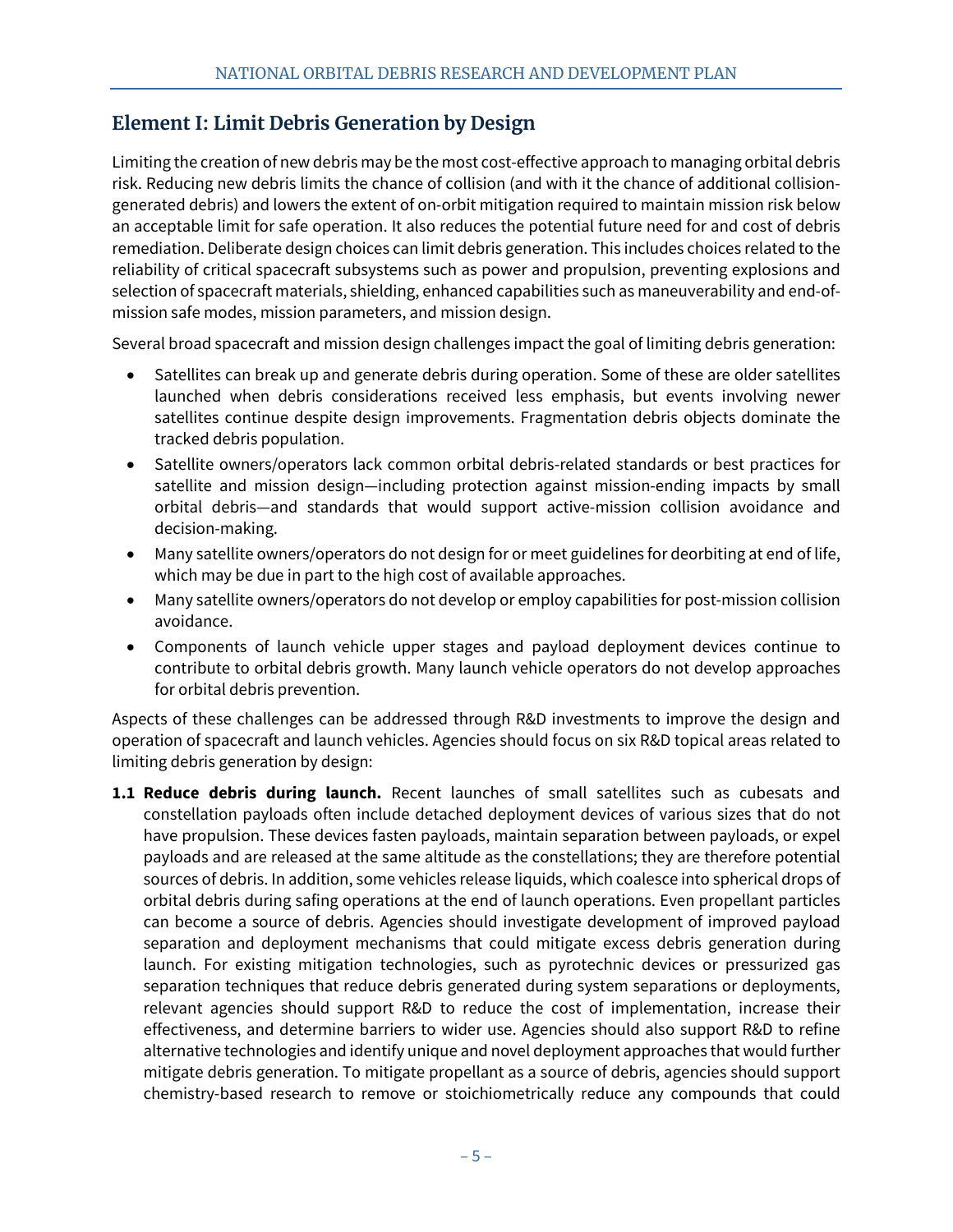produce solid exhaust particles or slag. Finally, agencies should target propulsion technology R&D to help predict and reduce the amount of slag and free-floating particles during and after launch. [DoD, DOT, NASA]

- **1.2 Improve resilience of spacecraft surfaces.** Satellite surfaces degrade over time, and in the process create millimeter- and smaller-sized debris, due to impacts by micrometeoroids and orbital debris and effects from charged particle and ultraviolet radiation, atomic oxygen, and thermal cycling. These effects are most severe in LEO. Long-term exposure to the space environment may also alter spacecraft material properties to make them more susceptible to producing debris from impacts. These degradation sources of debris are an important contributor to the overall orbital debris environment. [DoD, NASA]
- **1.3 Improve shielding and impact resistance.** Spacecraft protection techniques have advanced only incrementally since the development of the protection and shielding for the International Space Station. Directing R&D of both new protection techniques and new shielding methodologies should support actionable development and implementation of cost-effective protective measures for the safe operations of future space missions. This R&D should focus on the following three areas. The first R&D area is to develop new multifunctional shields, for example, meeting thermal and orbital debris protection requirements in a single multifunctional approach based on hypervelocity impact analyses and testing of new shielding materials and configurations (e.g., nanostructures and self-healing materials). Research into improving low-cost, effective, multipurpose orbital debris impact protection for satellites is important to mitigating the risk of damage and additional debris creation from impacts. Research into deflection strategies coupled with autonomous detection and avoidance capabilities could enable attitude adjustments to minimize debris impact. The second R&D area is to determine failure criteria for shielded, carbon-composite overwrapped pressure vessels based on hypervelocity impact tests and analyses. This should include determination of ballistic limits for common shield materials and configurations to meet impact protection requirements and accurately quantify spacecraft risk. The third R&D area is the development of ballistic and penetration equations relating spacecraft vulnerability to debris size, mass, material density, shape, velocity, and impact angle based on hypervelocity impact simulations supported by tests. [DoD, NASA]
- **1.4 Develop designs that will reduce or limit fragmentation processes.** Given that fragmentation debris accounts for the majority of the tracked debris population, and most of the fragmentation debris was generated from accidental explosions associated with launch vehicle upper stages and spacecraft, there is a critical need to better understand the nature of on-orbit fragmentation, including anomalies, and use this information to prevent similar events in the future. Agencies should support R&D into the causes of accidental explosions as the first step to address the problem. Agencies should encourage satellite owners and operators to share fragmentation and anomaly data with the space community to enable R&D to learn and gain important insights into the nature of such events. Agencies should also support R&D to improve the design, fabrication, testing, and operations of subsystems, such as propulsion, batteries, and pressurized components with a documented history of on-orbit fragmentation, to limit accidental explosions during deployment and operations of launch vehicle upper stages and spacecraft in the future. [DoD, NASA]
- **1.5 Improve maneuverability capabilities.** Satellites with maneuvering capabilities use propellant to avoid collisions as well as to deorbit. Improved maneuverability is a key component for autonomous collision avoidance. Development of better propellant estimation techniques and improved propellant sensor technologies are important for optimizing fuel usage and properly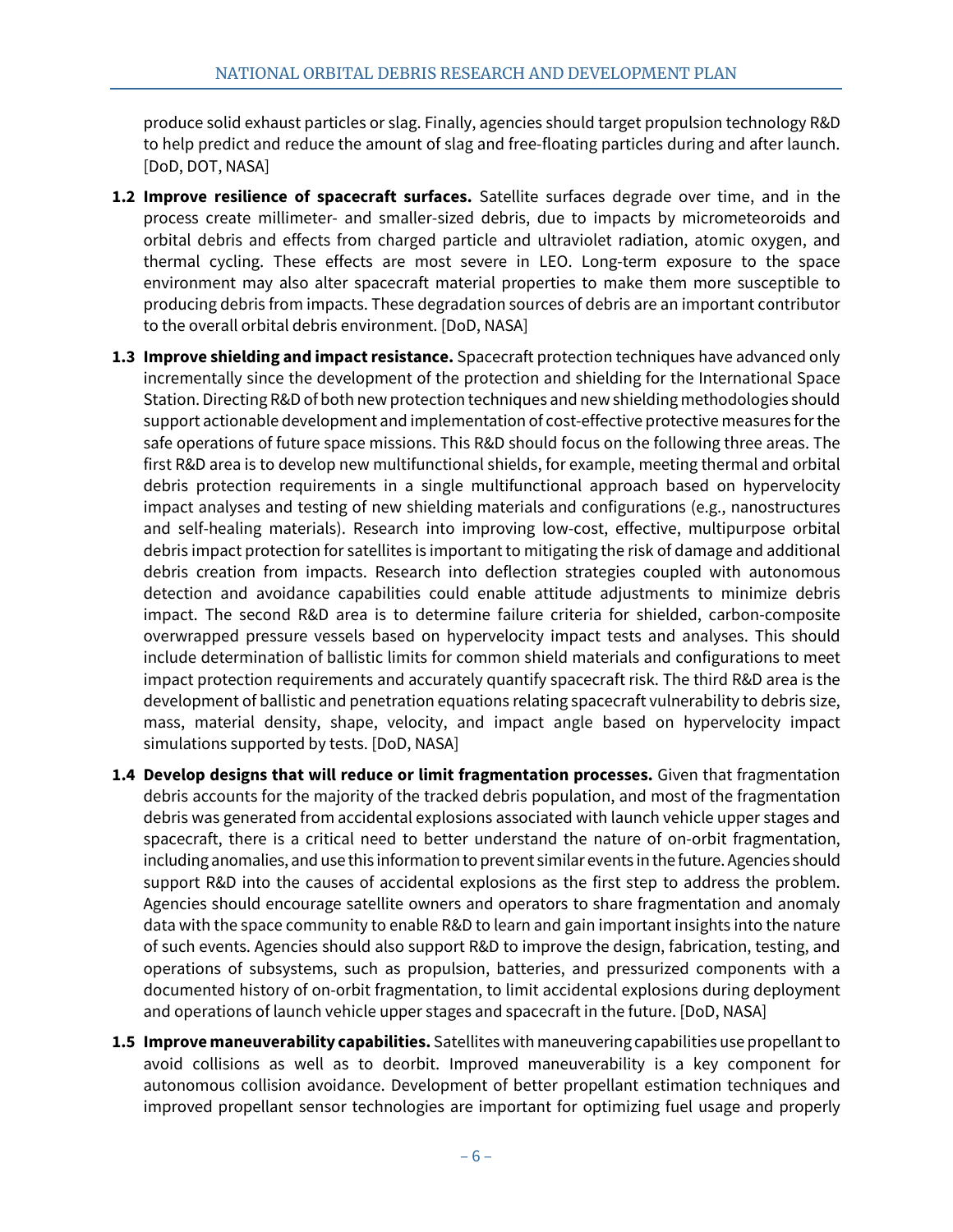budgeting fuel for maneuvers while maintaining reserves for post-mission disposal. Low-cost, fuelefficient maneuverability capabilities are also becoming more feasible. Agencies should support research into further increasing fuel efficiency and reducing costs of small-scale propulsion systems to reduce the operational risk of many small satellites, particularly when combined with improved positioning knowledge. Agencies should also support R&D in autonomous collision avoidance. [DOC, DoD, NASA]

**1.6 Incorporate end-of-mission approaches to minimize debris into spacecraft and mission design.** Objects remaining in orbit after their operational mission may be passivated to reduce stored energy that could promote debris-producing fragmentation events. Components of intact debris objects (e.g., spacecraft and rocket bodies) that may retain stored energy include batteries and electrical power systems (EPS), propellant, pressure vessels, pyrotechnic devices, and angular momentum devices such as control moment gyros and reaction wheels. Advances in battery and EPS technologies could result in systems capable of safely discharging energy while preventing recharging, keeping the risk during the operational mission phase at a minimum. Designs to allow venting of energetic liquid and gaseous systems from pressurized components would also limit on-orbit component explosions, thus limiting a major source of debris creation. Where complete energy dissipation is not possible, agencies should develop test-backed thresholds for battery states of charge and pressurized system pressures to protect against debris-producing events. To help address the challenge of spacecraft becoming prematurely disabled or operationally impaired before implementing their end-of-mission plans, relevant agencies should support R&D to deliver low-size, -weight, -power, and -cost technologies that allow impaired spacecraft to recover sufficiently to either maneuver as planned to a safer orbit, deploy features that would increase decay rate for deorbit, or implement venting and other safe mode procedures to reduce the risk of further debris generation. Agencies should support R&D to improve accelerated but controlled maneuvers for de-orbiting and transition to graveyard orbits to reduce delivery vehicle debris in key orbital regimes. Agencies should also support further work in methods for pre- and postattachment. [DOC, DoD, DOI, DOT, NASA]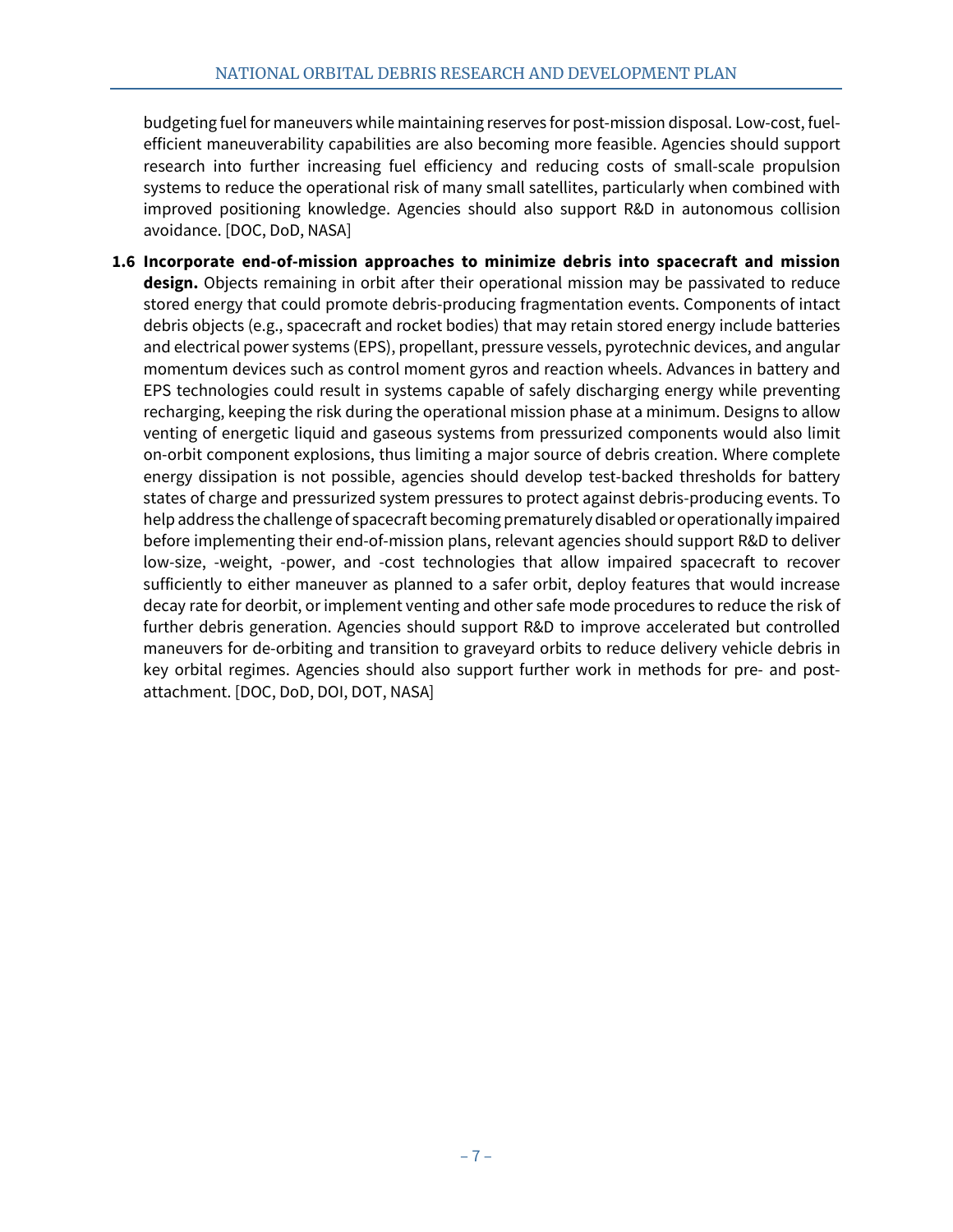# <span id="page-13-0"></span>**Element II: Track and Characterize Debris**

Capabilities for space object tracking and characterization underpin effective orbital debris risk management. Accurate tracking and characterization of debris—small and large, both collectively and of individual objects—is vital to protecting spacecraft and enabling collision avoidance. The challenge of orbital debris risk management is compounded by the fact that less than 1 percent of potentially lethal debris objects are large enough to be detected and tracked via existing capabilities. For millimeter-sized debris objects in this category, accurate characterization depends upon direct measurement data as well as verified and validated modeling capabilities.

Accurate modeling must be based on measurement data and account for atmospheric characteristics and various orbital perturbations of the space environment. Atmospheric drag, which has greater effects on smaller debris and debris in lower orbits, changes with atmosphere layer density and charge fluctuations. Space weather events impact debris behavior by perturbing the magnetic field around the planet and by injecting dense charged particles that can become trapped for some time.

Astrodynamics models account for the perturbations caused by atmospheric drag, space weather, and gravitational effects to predict object trajectories. Improvements in theory, modeling, measurements, and other capabilities in all these areas would help in the development of new and improved orbital debris conjunction event management and debris mitigation techniques and technologies, and such improvements could help inform better design choices and remediation methods.

Tracking and characterizing debris are key to understanding debris generation processes, protection of key spacecraft components, avoiding debris, and otherwise mitigating its effects on orbit. Challenges to improving the accuracy, resolution, and robustness of tracking and characterization include the following:

- There are insufficient data on the existing debris population. Less than 1 percent of the debris objects that could cause mission-ending damage are currently tracked.
- Debris is insufficiently characterized for accurate and reliable risk assessments. An object's size, shape, mass, and velocity all affect how much and what kind of damage occurs upon impact.
- The uncertainties are high in tracking objects and propagating orbits. The uncertainty tends to grow with time due to the compounding effects of atmospheric drag, space weather, and other nongravitational perturbations that may be difficult to predict.
- There is difficulty in integrating heterogeneous data in real time. Many different types of systems are used for object tracking, with different uncertainties, data formats, and possible proprietary restrictions.

Aspects of these challenges can be addressed through R&D investments. Agencies should focus on five R&D topical areas related to mitigating debris effects on orbit:

**2.1 Characterize orbital debris and the space environment.** Using R&D to better characterize the orbital debris population, the space environment in relevant orbital regimes, and interactions between the debris population and the space environment is fundamental to mitigating risk from orbital debris. Agencies should continue top-to-bottom reviews of assumptions in current debris population models for all national agencies, as well as consult with other nations and the Inter-Agency Space Debris Coordination Committee. Efforts to characterize debris populations should focus in particular on millimeter-scale debris, since this drives mission-ending risk to most operational spacecraft, and measurement data on them are lacking. Agencies should support the use of ground- and space-based sensors to improve the detection and characterization of LNT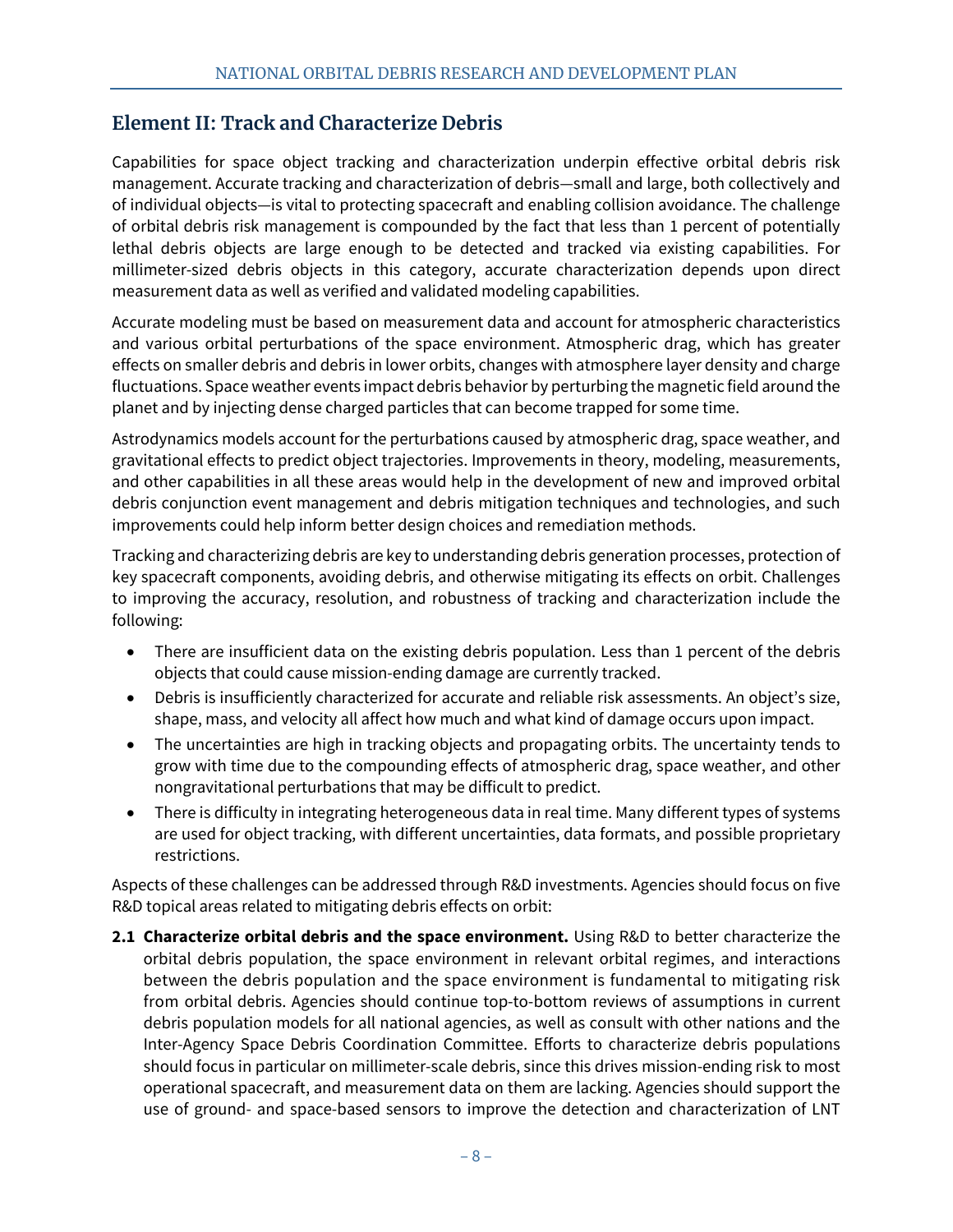debris, including their flux, size, mass, material density, and orbit distributions. Agencies should also support the use of laboratory experiments to better characterize the physical properties of small debris, such as shape and material density distributions. Efforts to characterize the space environment should include studies of atmospheric properties and rarefied gas flows to provide better models for orbital debris environment definition and prediction. Such studies could enable forecasting of natural effects on the orbital debris population and on space systems. Efforts to better characterize interactions between debris and the space environment should include an indepth review of orbital fragmentation events and their short- and long-term effects on satellite operations and collision avoidance. Agencies should also support R&D to identify and characterize the sources of small debris, especially LNT debris. Similarly, agencies should support R&D to better understand effects of space weather on debris (e.g., improved atmospheric drag prediction capabilities through better prediction of space weather indices, advances in data assimilative modeling of the upper atmosphere, improved solar radiation pressure modeling, and change from classic plasma to dusty plasma environment) through analysis of environmental conditions relevant to space systems. [DOC, DoD, DOI, DOS, DOT, NASA]

- **2.2 Develop technologies to improve orbital debris tracking and characterization.** Improving orbital debris measurement capabilities, whether ground-based or *in situ*, is fundamental to assessing the viability and effectiveness of techniques for limiting the debris population. *In situ* capabilities are necessary to enable autonomous collision avoidance. Technologies relevant to this challenge include active or passive beacons for accurate three-dimensional tracking; algorithms for stability determination (e.g., tumbling rates and axes) that could enable safe docking with servicing or removal buses; and techniques to discriminate and characterize high area-to-massratio objects from more massive debris. Development of new and improved ground and *in situ*  sensor technologies to collect remote data on small debris is more difficult but very important to better understanding the debris environment and enabling autonomous collision avoidance. Candidate ground-based optical and radar technologies include advanced radar waveforms to improve waveform angle and timing coherence, which would reduce radar return spread and increase return signal-to-noise ratios, resulting in increased detection threshold, optical binocular ranging to improve track accuracy, and observing approaches and exploitation algorithms to better correlate weak signal objects to better define orbit trajectories for debris. Agencies should support R&D into *in situ* sensor technologies that, from space-based platforms either on dedicated spacecraft or as a secondary instrumentation payload, can record debris impacts and capture small debris information that will assist in generating and maintaining an accurate state vector (e.g., U.S. Naval Observatory Time, 3D position, velocity, and accelerations) over time, such as mass, size, shape, rotation about the objects center of mass, and absorptivity and reflectivity of object surface materials. Agencies should consider R&D into improved ground-based optical and radar sensors that would provide more data with higher accuracy for object tracking and characterization. [DOC, DoD, NASA]
- **2.3 Reduce uncertainties of debris data in orbit propagation and prediction.** Improvements to supporting models could reduce the number of conjunction data messages and provide better information to support satellite owner and operator assessments of collision risk. Specifically, R&D in space environment characterization, as specified in Section 2.1, and integrating real-time science data and space environment prediction with propagation models could lead to reduced uncertainties in orbit propagation. Agencies should therefore consider an examination of orbital propagation accuracy that could be realized from improvements to supporting models to reduce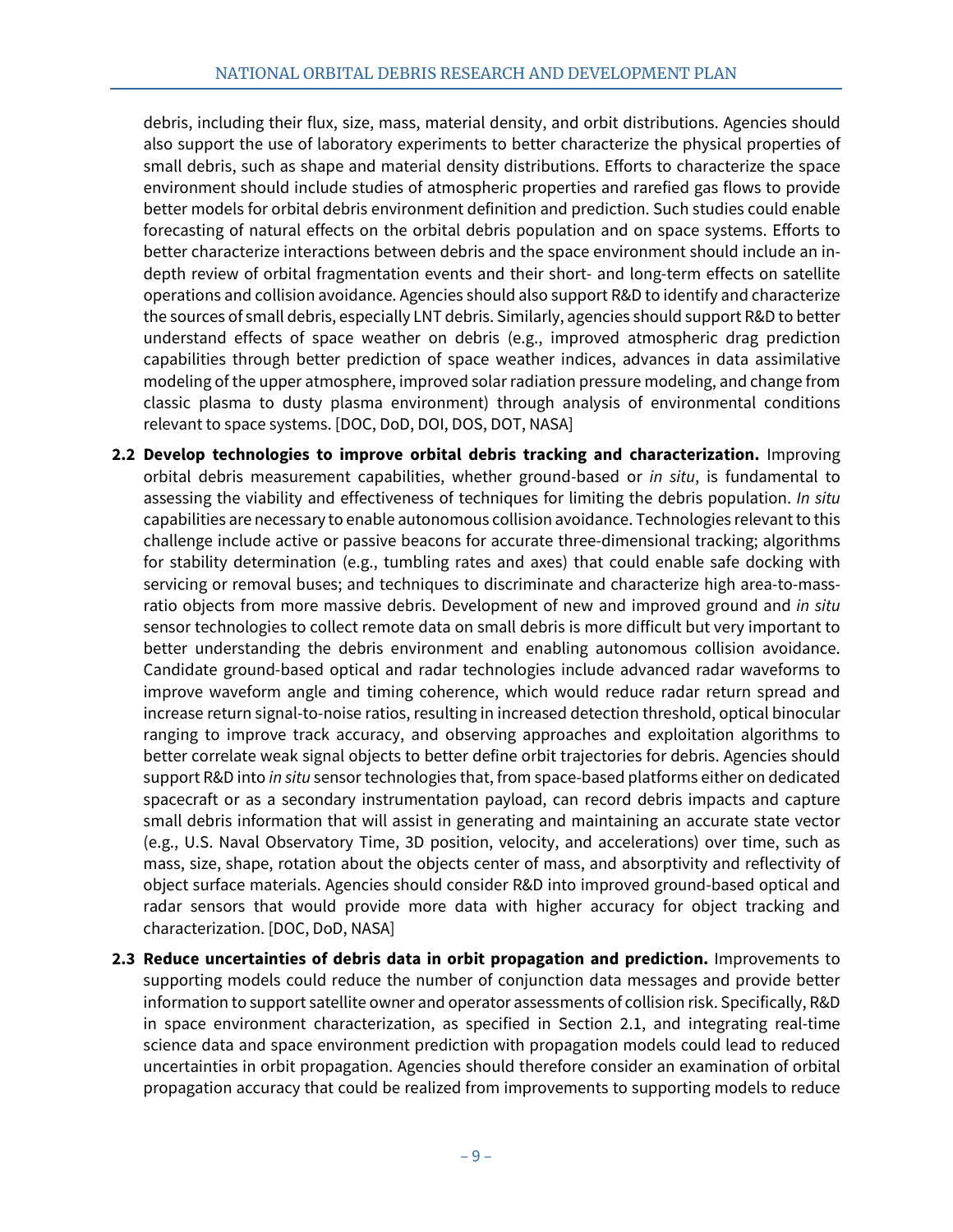uncertainty and improve close approach predictions. Agencies should also consider providing more frequent tracking as a mechanism for reducing propagation times, thereby minimizing the accrued errors. Given the challenges in identifying custody of uncorrelated tracks, agencies should pursue R&D into improving custody determination algorithms for trackable debris. In addition, agencies should consider R&D focused on both improved probability-of-collision calculations and covariance realism that could lead to more consistent estimates throughout the close approach engagement. [DOC, DoD, NASA]

- **2.4 Improve data processing, sharing, and filtering of debris catalogs.** Addressing challenges associated with data handling in the debris catalog is important to maintaining its integrity and utility as additional space tracking capabilities are brought online, more objects are identified and tracked, and more users rely on its data. For example, cross-tagging (attributing observations of one object to another) degrades the orbit estimates of cross-tagged objects and increases database errors. Conjunction data messages are used to notify spacecraft owners and operators of future conjunctions, but these data messages largely have not been analyzed for biases, behavior patterns, risk trends, or growth projections. Agencies should conduct R&D into improving data storage, data correlation systems, and data fusion approaches. Agencies should also pursue R&D to develop an architecture for ingesting and incorporating the wide variety of available data sources. As data from additional sensors, including those provided by commercial companies, are integrated into the database, agencies must develop techniques to maintain data integrity. Agencies should also examine data quality and data mining. Agencies should conduct R&D into correcting cross-tagging to decrease database errors. Agencies should conduct R&D using artificial intelligence and machine learning to gain insight, increase opportunities to validate norms, and improve processes regarding conjunction assessment risks. Finally, agencies should support research into autonomous communications for *in situ* debris detection and autonomous collision avoidance capabilities. [DOC, DoD, DOI, DOS, DOT]
- **2.5 Transition research on debris tracking and characterization into operational capabilities.** Agencies should translate orbital debris R&D into improved operations for identifying, tracking, and predicting the location and behavior of debris. Agencies should consider linkages between research findings and advancements with operations as well as operational needs as the domain of orbital debris R&D progresses. Agencies should pursue R&D for better conjunction data, improved conjunction screening techniques, and improved conjunction risk assessment techniques. Agencies should conduct research to understand decision thresholds for collision avoidance maneuvers, characterize confidence levels needed for execution, and determine appropriate mitigation levels for various scenarios. Agencies should also collaborate with satellite owners and operators to properly map these processes and provide better coordination in flight operations. [DOC, DoD, DOS, NASA, DOT]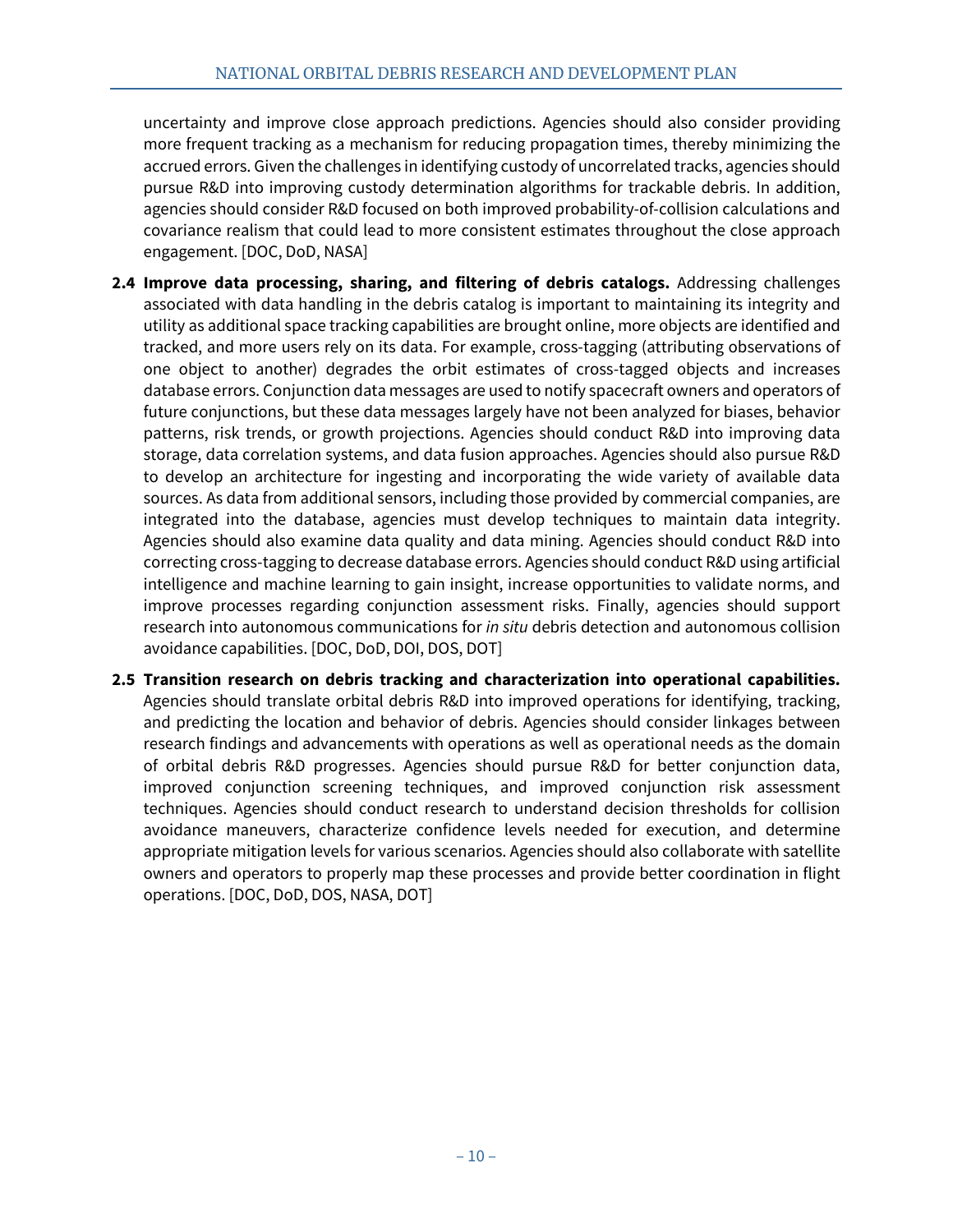# <span id="page-16-0"></span>**Element III: Remediate or Repurpose Debris**

Debris remediation, also called active debris removal (ADR), is the forced modification of a debris object trajectory by means external to the object, to include removal of an object entirely from space. This contrasts with the design approaches described in Element I, which includes capabilities of spacecraft to deorbit or move themselves to safer "graveyard" orbits at the end of their missions. Remediation methods remove objects that could generate debris in the future, thereby contributing an important element to overall orbital debris risk management. Consistent with SPD-3, the United States should pursue ADR as a necessary long-term approach to ensure the safety of flight operations in key orbital regimes. However, this effort should not detract from continuing to advance international protocols for debris mitigation associated with current programs.

ADR has both long-term technical and international policy challenges and is likely more costly than alternative approaches. However, research into ADR along with broader research in remediation methods and technologies will provide better understanding of the costs and benefits of these approaches and will help inform future technology and policy decisions. ADR also presents economic, legal, and policy issues outside of the scope of this plan that will have to be addressed if it is to become a realistic option for mitigating risks posed by orbital debris.

Some researchers and commercial entities view pieces of large orbital debris as a potential resource. In their view, valuable space systems and industrially processed materials are distributed throughout the orbital environment, and the challenge is to find ways to use them. The cost of repurposing or salvaging these large debris objects may be more cost-effective than trying to de-orbit them.

Challenges associated with debris remediation and repurposing include the following:

- The market for debris removal and supporting R&D is small, largely due to the lack of defined responsibility for orbital debris removal or economic incentives to do so. The economic, scientific, and national defense losses associated with the future orbital debris environment are potentially large but highly uncertain, and they are an externality that the market has little incentive to address.
- ADR methods may inadvertently generate more debris or increase the probability of collision, raising questions of liability and, possibly, intent.
- It is difficult to scale ADR methods from one piece of debris to many, or from large debris to small debris. Proposed ADR technologies are somewhat specific to debris type, and removing one or two pieces of debris at a time may not be cost-effective nor improve the debris environment significantly.
- Some remediation methods may reduce the near-term risk of orbital debris without addressing the long-term sustainability of space.
- Cost and cost-benefit are not well characterized. Demonstrations of ADR are likely to be very costly compared to efforts to reduce the creation of new debris. Determining a balance between mitigation efforts and removal and remediation efforts is important.

Aspects of these challenges can be addressed through R&D investments. Agencies should focus on three R&D topical areas related to remediating and repurposing debris:

**3.1 Develop remediation and repurposing technologies and techniques for large debris objects.** Large debris objects, such as rocket bodies and nonfunctioning satellites, represent the highest percentage of overall orbital debris mass and could present the highest risks for the generation of additional debris through collisions and other processes. Limiting their long-term presence in the environment is therefore an important component of effective overall orbital debris risk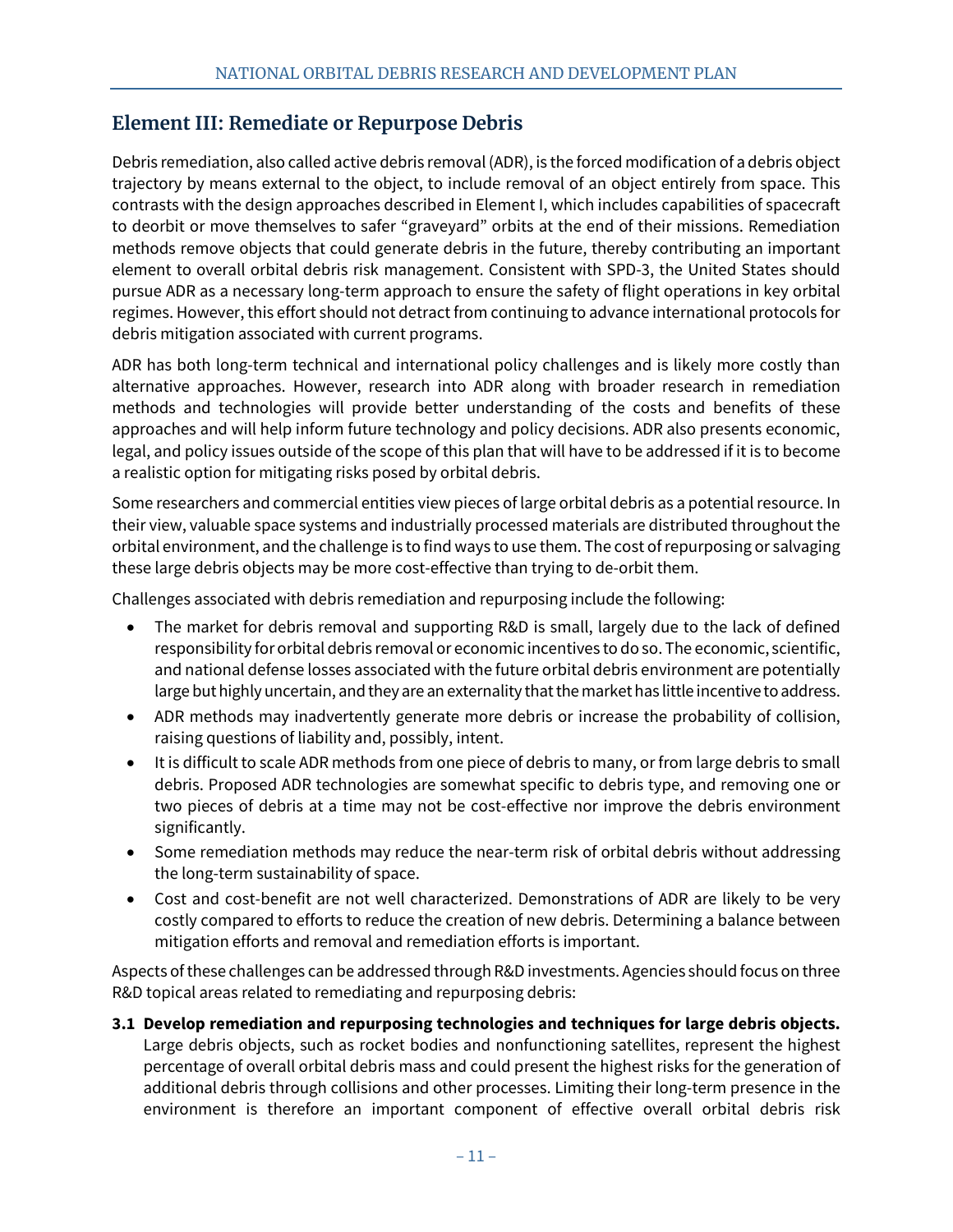management. Agencies should pursue research into concepts, techniques, and technologies required to remediate these objects. Agencies should further develop generalized capture technologies and techniques that improve the likelihood of success across the widest possible diversity of object types while simultaneously reducing the risk of inadvertently generating additional debris. Agencies should investigate methods and structures for increasing atmospheric drag for accelerated deorbit. Agencies should develop and conduct modeling tools, ground tests, and where necessary, full system prototype demonstration tests to prove both the performance capabilities and cost-efficacy of various approaches. Agencies should also support R&D into methods of repurposing or recycling orbital debris on-orbit. Subsystems from derelict objects could be salvaged and used in assembly of new spacecraft. In addition, recycled materials could be used as fuel or manufacturing feedstock. [DOC, DoD, NASA]

- **3.2 Develop remediation technologies and techniques for small debris objects.** In the aggregate, small millimeter-sized debris poses the greatest mission-ending risk to most robotic spacecraft. ADR R&D should focus on millimeter-sized orbital debris to address near-term orbital debris impact risks in order to better protect future space missions. Since objects this small are not tracked individually and the population is estimated to be on the order of 100 million, agencies should evaluate large-scale removal approaches that may produce beneficial and meaningful outcomes. Key agency R&Dactivities should include identifying, evaluating, and developing feasible technologies and techniques capable of maintaining very large collection and removal areas or volumes. Agencies should consider R&D to examine contactless methods of moving or de-orbiting debris. [DOC, DoD, NASA]
- **3.3 Develop models for risk and cost-benefit analyses.** Developing ADR as a long-term contributor to safe flight operations will require better quantification of the risk posed by orbital debris and the costs and benefits of potential approaches to remediation and repurposing. Agencies should support the development of improved models and analyses of the risks and economic impacts associated with orbital debris and remediation methods to help identify tradeoffs between remediation targets and methods. Additionally, such models could also help enable a better understanding of the costs of mitigating debris risks as detailed in Element I. Analyses of anticipated economic impact, including launch costs for replacement satellites, disruptions in operations, and mission losses associated with the current and future debris environment could help inform future decisions regarding remediation. Multiple models can be used to better assess collision risk levels to safety of flight. These models can include risk models utilizing the space object catalog and environment models including millimeter-sized debris populations with estimated mass, size, and trajectories. Coupled with the ability to roughly model the amount of small and large debris and its distribution across a range of potential collision scenarios, the models also allow for improved consequence assessments, such as the risk of follow-on collisions and impacts to other operational spacecraft. Such tools could be used in support of a comparative cost-benefit analysis of mitigation and remediation technologies. [DOC, DoD, NASA]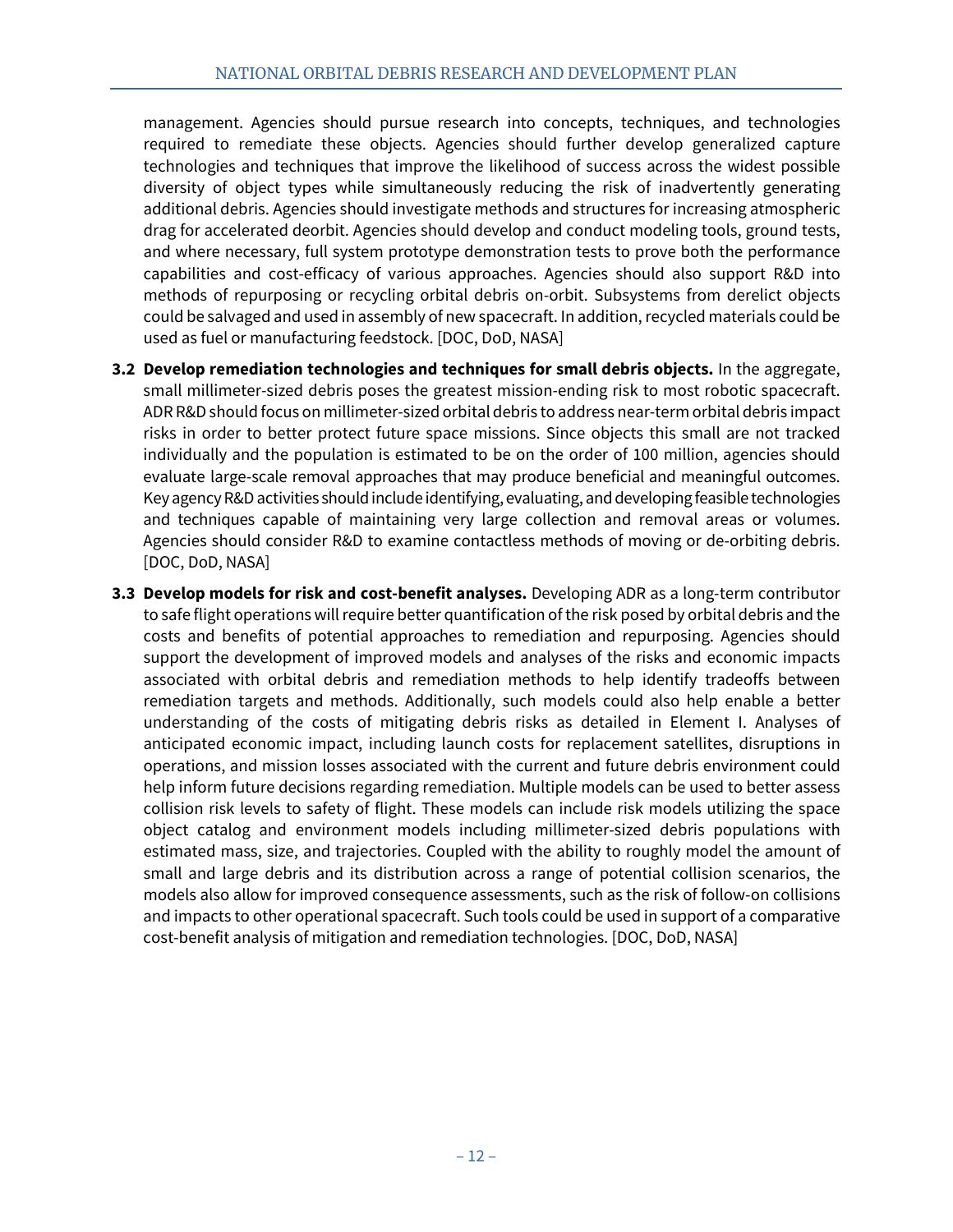# <span id="page-18-0"></span>**Coordination and Partnerships to Advance Orbital Debris R&D**

Agencies can increase efficiencies in the orbital debris R&D activities and help avoid duplication by coordinating within a collaborative framework. Table 1 summarizes the recommendations in this report regarding agencies that should consider supporting R&D in the specific topical areas and that should collaborate with other identified agencies where appropriate.

| <b>Research Area</b>                          |                                                                                                    | <b>DOC</b>   | <b>DoD</b>   | <b>DOI</b>   | <b>DOS</b>   | <b>DOT</b>   | <b>NASA</b> |
|-----------------------------------------------|----------------------------------------------------------------------------------------------------|--------------|--------------|--------------|--------------|--------------|-------------|
| Limit by design<br>$\dot{a}$                  | 1.1 Reduce debris during launch                                                                    |              | $\checkmark$ |              |              | $\sqrt{}$    | $\sqrt{}$   |
|                                               | 1.2 Improve resilience of spacecraft surfaces                                                      |              | $\checkmark$ |              |              |              |             |
|                                               | 1.3 Improve shielding and impact resistance                                                        |              | $\checkmark$ |              |              |              |             |
|                                               | 1.4 Develop designs that will reduce or limit<br>fragmentation process                             |              | $\checkmark$ |              |              |              |             |
|                                               | 1.5 Improve maneuverability capabilities                                                           | $\checkmark$ | $\checkmark$ |              |              |              | $\sqrt{}$   |
|                                               | 1.6 Incorporate end-of-mission approaches to minimize<br>debris into spacecraft and mission design | $\checkmark$ | $\sqrt{}$    | $\checkmark$ |              | $\checkmark$ |             |
| Track and characterize<br>$\ddot{\mathbf{r}}$ | 2.1 Characterize orbital debris and the space environment                                          | $\checkmark$ | $\checkmark$ | $\checkmark$ | $\checkmark$ | $\checkmark$ | $\sqrt{}$   |
|                                               | 2.2 Develop technologies to improve orbital debris<br>tracking and characterization                | ✓            |              |              |              |              |             |
|                                               | 2.3 Reduce uncertainties of debris data in orbit<br>propagation and prediction                     | $\checkmark$ | $\sqrt{}$    |              |              |              |             |
|                                               | 2.4 Improve data processing, sharing, and filtering of<br>debris catalog                           | $\checkmark$ | $\checkmark$ | ✓            | $\sqrt{}$    |              |             |
|                                               | 2.5 Transition research on debris tracking and<br>characterization into operational capabilities   | $\sqrt{}$    | $\sqrt{}$    |              | $\sqrt{}$    | $\sqrt{}$    |             |
| Remediate<br>ຕໍ                               | 3.1 Develop remediation technologies and techniques<br>for large debris objects                    | $\sqrt{}$    | $\checkmark$ |              |              |              |             |
|                                               | 3.2 Develop remediation technologies and techniques<br>for small debris objects                    | ✓            | ✓            |              |              |              |             |
|                                               | 3.3 Develop models for risk and cost-benefit analyses                                              | ✓            | ✓            |              |              |              |             |

| Table 1. Alignment of R&D Topical Areas to Agency Missions |  |
|------------------------------------------------------------|--|
|                                                            |  |

R&D conducted outside of the Federal Government—including by industry, academia, and international partners—can also contribute significantly to the R&D priorities identified in this report. The private sector has contributed throughout the space age as a valuable supplier and partner to the Federal Government. The Federal Government conducts fundamental research with academic research groups, and these are well aligned for continued collaboration. Universities and other academic institutions also train scientists and engineers who are critical to maintaining the workforce and sustaining future orbital debris research efforts. Finally, many foreign governments and international organizations are similarly concerned about maintaining the safety of spaceflight operations.<sup>[10](#page-18-1),[11](#page-18-2)</sup> These entities represent additional potential partners for R&D collaborations and offer opportunities for leveraging additional capabilities and resources.

<span id="page-18-1"></span><sup>&</sup>lt;sup>10</sup> European Space Agency. 2020. ESA's Annual Space Environment Report. Darmstadt, Germany. [https://www.sdo.esoc.esa.int/environment\\_report/Space\\_Environment\\_Report\\_latest.pdf](https://www.sdo.esoc.esa.int/environment_report/Space_Environment_Report_latest.pdf)

<span id="page-18-2"></span><sup>&</sup>lt;sup>11</sup> United Nations Office for Outer Space Affairs. 2010. Space Debris Mitigations Guidelines of the Committee on the Peaceful Uses of Outer Space. Vienna.